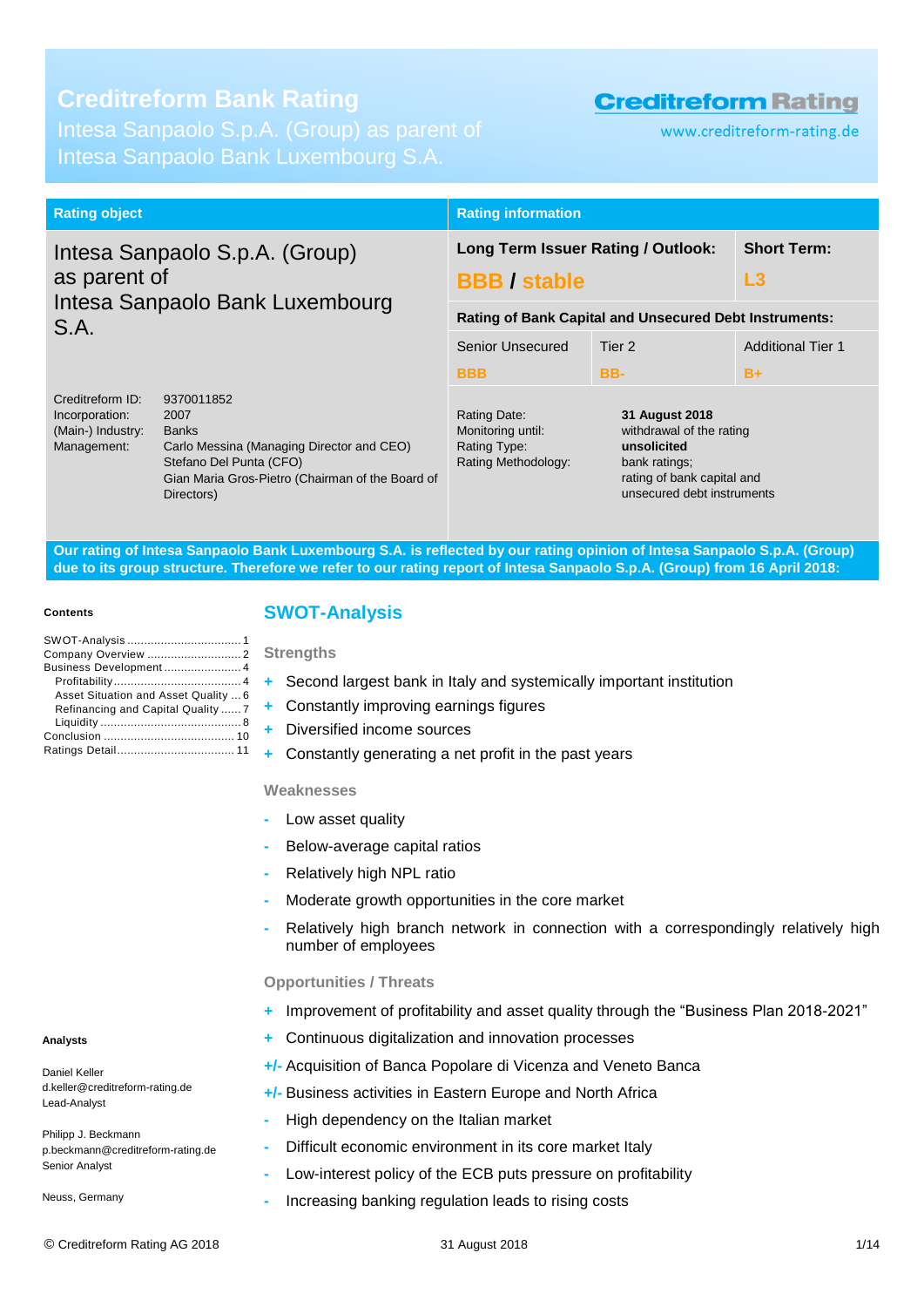# <span id="page-1-0"></span>**Company Overview**

Intesa Sanpaolo S.p.A. (hereafter ISA) is a banking group formed by the merger of *Banca Intesa* and Sanpaolo IMI in 2007. The group's headquarters are in Torino. The Bank of Italy has identified ISA as "other systemically important institution" (O-SII) and the group must therefore comply with additional regulatory requirements. With 87.352 employees (average number in 2017) and about 5,843 branches, the group serves approximately 19.9 million customers (12.3 million in Italy and 7.6 million abroad) and had total assets of €796 billion in 2017.

ISA has a commercial banking presence in 12 countries, primarily in Italy, Eastern Europe and North Africa with approximately 1,100 branches abroad. Moreover, the group has an international network with a presence in 25 countries to support cross-border activities of corporate customers.

The group is divided into seven business areas. *Banca dei Territori* contributed 49.6% to the group's operating income in 2017 and focuses on the domestic business activities such as lending and deposit collecting in Italy. *Corporate and Investment Banking* represents roughly 18.7% (of which capital market and investment banking 7.2%) of ISA's operating income and deals with corporate banking, investment banking and public finance in Italy and abroad. The third largest contributor to ISA's operating income with 10.9% is the business segment *International Subsidiary Banks*. This business line is responsible for the group's commercial operations on international markets through subsidiary and affiliated banks primarily involved in retail banking businesses. *Private Banking* contributed 10.4% to the group's operating income in 2017 and serves the private client and high net worth individuals' customer segment (approximately 87,000 clients). The business segment *Insurance* represents 6 % of the group's operating income in 2017 and oversees management of the subsidiaries of the insurance group Intesa Sanpaolo Vita, and Fideuram Vita. The lowest amount is contributed by the business segment *Asset Management* with 4.4%, which is tasked with the development of asset management solutions for the group.

In addition, the groups *Corporate Centre* is responsible for guidance, coordination and control of the group as a whole as well as the management of assets and liabilities, the treasury and the Capital Light Bank, which deals with the group's bad loans and repossessed assets as well as the sale of non-strategic investments.

ISA is currently pursuing its 2018-2021 business plan. According to the plan, ISA intends to improve its group's risk profile by reducing the stock of non-performing assets while increasing its capital base. In addition, cost reduction is targeted through the simplification/digitalization of the operating model as well as the growth of the revenues by capturing new business opportunities, in particular to increase its net fee and commission income.

On 26 June 2017, ISA acquired certain assets and liabilities as well as certain legal relationships of Banca Popolare di Vicenza S.p.A. and Veneto Banca S.p.A. for a token price of €1. Both banks were considered failing or likely to fail by the European Central Bank; however, the responsible authorities decided that the start of the resolution procedure is not in the public interest. Acknowledging this decision, the Italian Government and the Bank of Italy decided to start the compulsory administrative liquidation proceedings under national law. As a result, ISA acquired both banks. The group received a public contribu-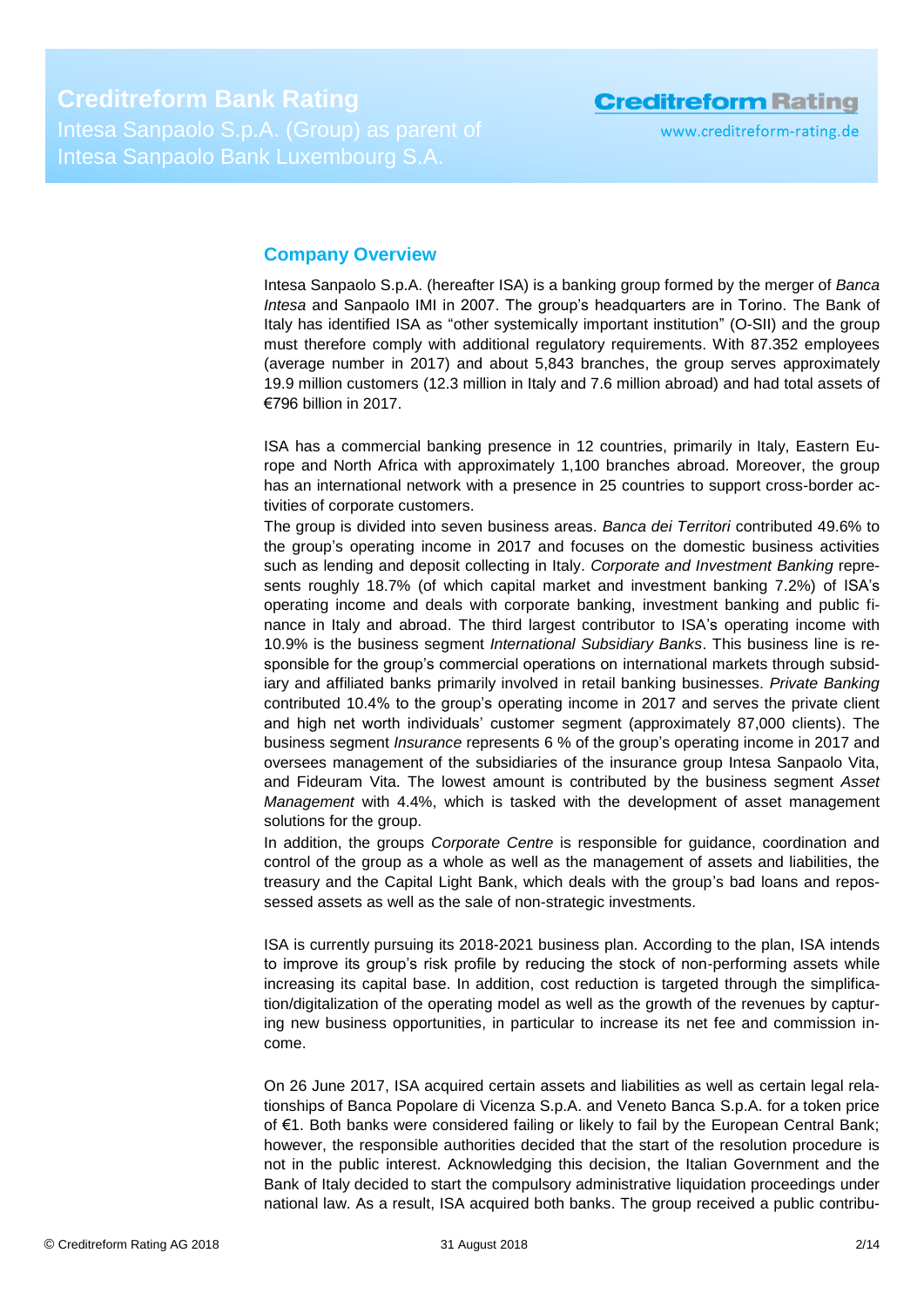tion of €3.5 bn to offset the impacts on its capital ratios deriving from the acquisition, and of €1.285 bn to support the corporate restructuring measures that ISA must activate to fulfil the commitments made to the European Commission.

The principal subsidiaries and investments of ISA can be found in the following chart:



**Chart 1: Principal subsidiaries and investments of Intesa Sanpaolo S.p.A. (Source: Own presentation based on data of S&P Global Market Intelligence and annual report 2017 of Intesa Sanpaolo S.p.A.)**

La Compagnia di San Paolo  $96<sub>6</sub>$ **Li BlackBock Inc.** 5% 4% Fondazione Cariplo **u** Fondazione Cassa di Risparmio delle 78% Province Lombarde Free Float

The shareholder structure of Intesa Sanpaolo S.p.A. is as follows:

**Chart 2: Major shareholders of Intesa Sanpaolo S.p.A. (Source: Own presentation based on data of S&P Global Market Intelligence)**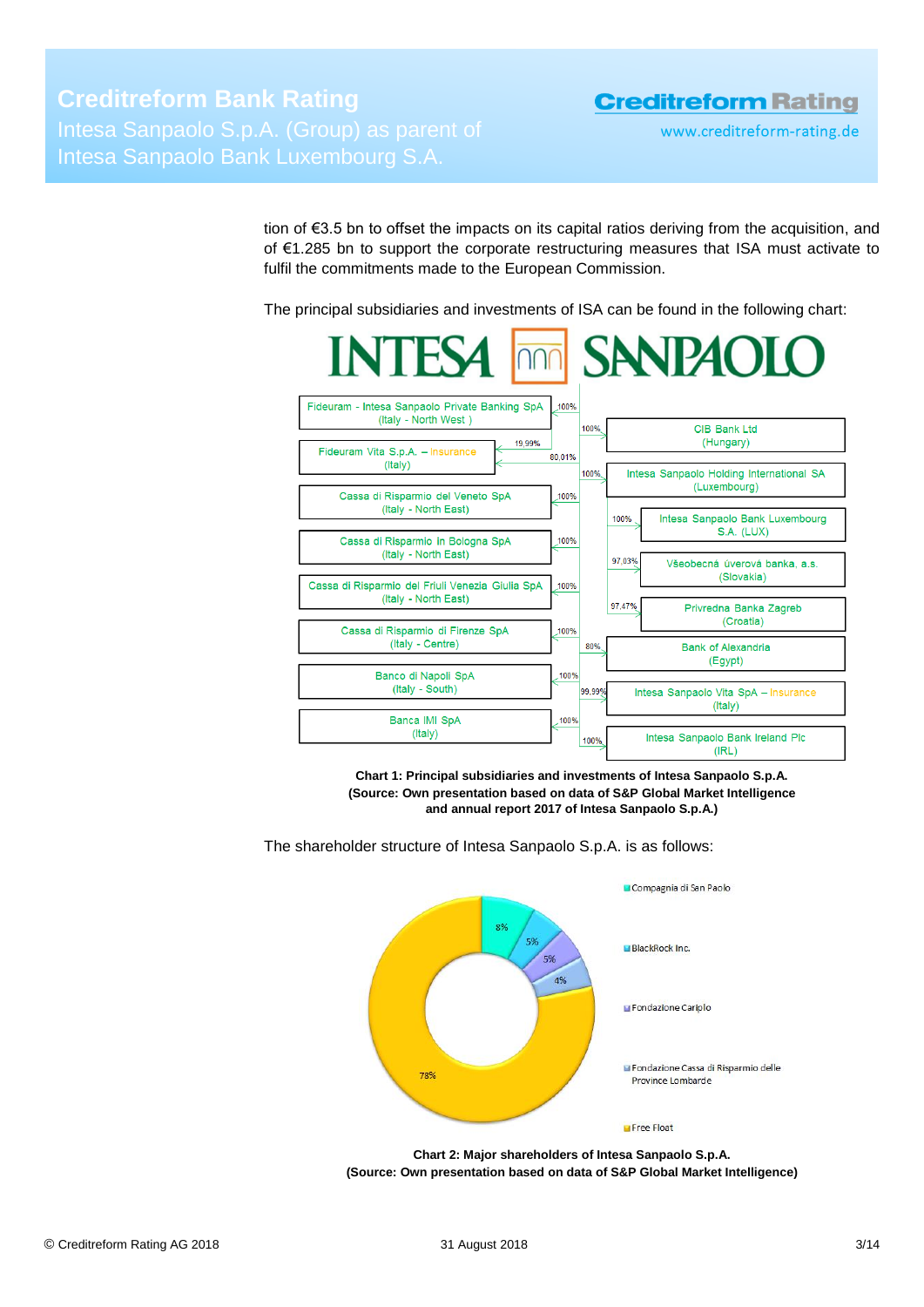# <span id="page-3-0"></span>**Business Development**

## <span id="page-3-1"></span>**Profitability**

ISA's operating income amounted to 18.6 billion in 2017, increasing by 8.3% in a yearover-year comparison (€1.4 billion). Net interest income contributed almost half of the operating income, accounting for 45.7%, and decreased by 1% compared to the previous year (€88 million) as a result of a decrease in interest income from loans to customers as in the previous years. Fees and commissions accounted for 39.8% of operating income, increasing by 10.2% (€693 million) YOY, mainly due to an increase in different insignificant positions like fees on credit and debit cards as well as fees in relation with the portfolio management. At 13.8%, net trading income contributed the lowest share of the three main drivers of operating income, however increasing by 1.5% in comparison to the previous year (€38 million) due to an increased net gain on securities held at fair value.

ISA's net insurance income is negative  $(E2, 195$  million) as in the previous years, taking total net premiums (€6,817 million) and total net insurance expenses (€9,012 million) into account and exclude other related income such as income from investments and changes in technical reserves. By contrast, in 2016 ISA generated a surplus of €434 million considering only premiums and claims. In general, ISA's insurance business consists primarily of the "Life business" segment. Equity accounted results amounted to  $\epsilon$ 1,150 million in 2017, increasing by €1,025 million YOY, mainly due to the profits on the disposal of ISA's entire stake in AllFunds Bank S.A. of €811 million. Other non-interest income remained roughly unchanged YOY (+€1 million) and consists primarily of recoveries of expenses.

Operating expenses amounted to  $E$ 12.8 billion in 2017, increasing by 20.3% in a yearover-year comparison (€2,164 million). Personnel expenses accounted for 56% of total expenses in 2017, increasing by 30.6% YOY (€1,683 million), and are the main driver of ISA's increase in operating expenses. The increase is mainly a result of charges for the incentive-driven exit plans for the employees in particular relating to the integration of both Venetian Banks. Moreover, the group records an increase in its average number of employees YOY. Other expenses, accounting for 17.6% of operating expenses, remained roughly at the same level YOY and consists of different insignificant balance sheet items. The slight decrease in this position is mainly a result of lower contributions to the Single Resolution Fund and the Deposit Guarantee Fund (2017: €290 million; 2016: €578 million).

ISA's operating net profit amounted to €7.354 billion in 2017, increasing by 129.8% (€4,154 million) in comparison to the previous year. This increase is mainly attributable to the aforementioned public cash contribution. Net of the effects of the public cash contribution, the consolidated net profit for 2017 would have been €3.8 billion, according to the group. Asset write-downs, decreasing by 4.3% YOY (€143 million) as a result of lowered impairment losses on loans. After consideration of nonrecurring events, primarily attributable to the aforementioned public contribution in the total amount of €4,785 million, ISA records a pre-tax profit of €7,818 million in 2017. Considering tax deductions ISA records a net profit of €7.3 billion in 2017.

ISA's revenues through discontinued operations in 2016 are mainly related to the sale of investments in Setefi, Intesa Sanpaolo Card Zagreb, Intesa Sanpaolo Card BH and Intesa Sanpaolo Card Ljubljana).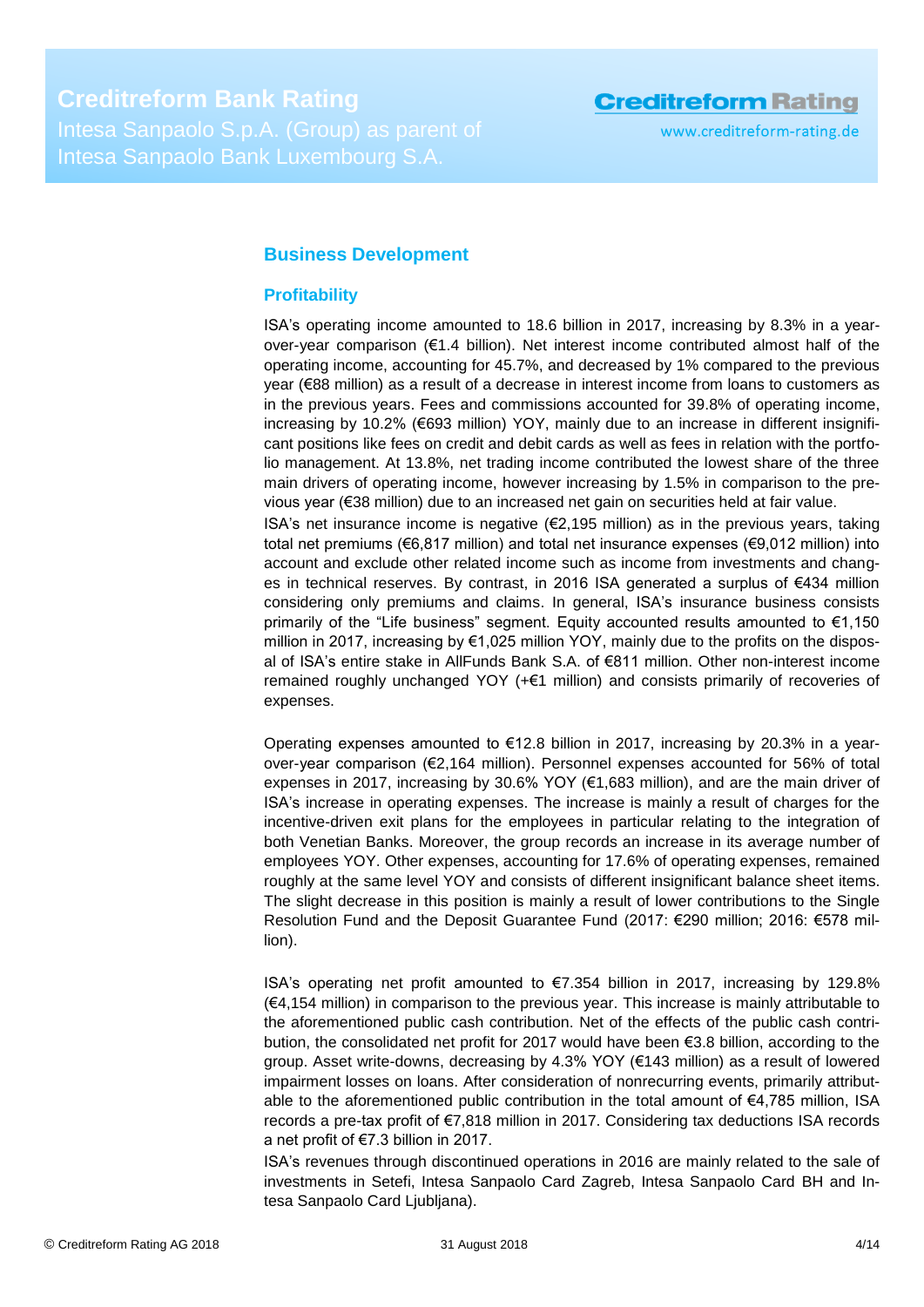| <b>Income Statement</b>                  | 2014         | %        | 2015         | %        | 2016         | %        | 2017         | %        |
|------------------------------------------|--------------|----------|--------------|----------|--------------|----------|--------------|----------|
| Income ( $€000$ )                        |              |          |              |          |              |          |              |          |
| Net Interest Income                      | 9,815,000    | 55.5%    | 9,238,000    | 52.9%    | 8,615,000    | 50.0%    | 8,527,000    | 45.7%    |
| Net Fee & Commission Income              | 6.477.000    | 36.6%    | 6,895,000    | 39.5%    | 6.735.000    | 39.1%    | 7,428,000    | 39.8%    |
| Net Insurance Income                     | $-2,205,000$ | $-12.5%$ | $-2,262,000$ | $-13.0%$ | $-2,075,000$ | $-12.0%$ | $-2,195,000$ | $-11.8%$ |
| <b>Net Trading Income</b>                | 2,107,000    | 11.9%    | 2,399,000    | 13.7%    | 2,534,000    | 14.7%    | 2,572,000    | 13.8%    |
| <b>Equity Accounted Results</b>          | 340,000      | 1.9%     | 111,000      | 0.6%     | 125,000      | 0.7%     | 1,150,000    | 6.2%     |
| Dividends from Equity Instruments        | 315,000      | 1.8%     | 378,000      | 2.2%     | 461,000      | 2.7%     | 344,000      | 1.8%     |
| <b>Rental Revenue</b>                    | 24,000       | 0.1%     | 25,000       | 0.1%     | 27,000       | 0.2%     | 33,000       | 0.2%     |
| Lease and Rental Revenue                 | o            | 0.0%     |              | 0.0%     | 0            | 0.0%     | 0            | 0.0%     |
| Other Noninterest Income                 | 827,000      | 4.7%     | 682,000      | 3.9%     | 818,000      | 4.7%     | 819,000      | 4.4%     |
| <b>Operating Income</b>                  | 17,700,000   | 100%     | 17,466,000   | 100%     | 17,240,000   | 100%     | 18,678,000   | 100%     |
| Expenses (€000)                          |              |          |              |          |              |          |              |          |
| Depreciation and Amortisation            | 978,000      | 9.4%     | 911,000      | 8.4%     | 909,000      | 8.5%     | 874,000      | 6.8%     |
| <b>Personnel Expense</b>                 | 5,284,000    | 50.8%    | 5,364,000    | 49.3%    | 5,494,000    | 51.6%    | 7,177,000    | 56.0%    |
| Occupancy & Equipment                    | 634,000      | 6.1%     | 588,000      | 5.4%     | 534.000      | 5.0%     | 580,000      | 4.5%     |
| <b>Tech &amp; Communications Expense</b> | 901.000      | 8.7%     | 893,000      | 8.2%     | 899,000      | 8.4%     | 899,000      | 7.0%     |
| Marketing and Promotion Expense          | 162,000      | 1.6%     | 145,000      | 1.3%     | 134,000      | 1.3%     | 134,000      | 1.0%     |
| <b>Other Provisions</b>                  | 546,000      | 5.3%     | 535,000      | 4.9%     | 241.000      | 2.3%     | 893,000      | 7.0%     |
| Other Expense                            | 1,888,000    | 18.2%    | 2,440,000    | 22.4%    | 2,444,000    | 22.9%    | 2,262,000    | 17.6%    |
| <b>Operating Expense</b>                 | 10,393,000   | 100%     | 10,876,000   | 100%     | 10,655,000   | 100%     | 12,819,000   | 100%     |
| Operating Profit & Impairment (€000)     |              |          |              |          |              |          |              |          |
| <b>Pre-impairment Operating Profit</b>   | 7,307,000    |          | 6,590,000    |          | 6,585,000    |          | 5,859,000    |          |
| <b>Asset Writedowns</b>                  | 4,329,000    |          | 2,824,000    |          | 3,310,000    |          | 3,167,000    |          |
| Net Income (€000)                        |              |          |              |          |              |          |              |          |
| Nonrecurring Revenue                     | 99,000       |          | 311,000      |          | 259,000      |          | 5,237,000    |          |
| Nonrecurring Expense                     | 116,000      |          | <b>NA</b>    |          | 318,000      |          | 111,000      |          |
| <b>Pre-tax Profit</b>                    | 2,961,000    |          | 4,077,000    |          | 3,216,000    |          | 7,818,000    |          |
| Income Tax Expense                       | 1,651,000    | 55.8%    | 1,331,000    | 32.6%    | 1,003,000    | 31.2%    | 464,000      | 5.9%     |
| <b>Discontinued Operations</b>           | $\Omega$     |          | 60,000       |          | 987,000      |          | $\Omega$     |          |
| <b>Net Profit</b>                        | 1,310,000    |          | 2,806,000    |          | 3,200,000    |          | 7,354,000    |          |

A detailed group income statement for the years 2014 - 2017 can be found in figure 1 below:

> **Figure 1: Group income statement (Source: S&P Global Market Intelligence)**

Due to ISA's increased net profit in 2017, ISA's earnings ratios considerably improved in comparison to the previous year; however, the improvement is mainly driven by the public cash contribution.

The values for ROAA, ROAE and RoRWA improved in a year-over-year comparison markedly and are way above average of the peer group. However, taking the public cash contribution into account, ISA cannot confirm this positon. Moreover, ISA records a further decrease in its net interest margin, like in the previous years, and is therefore below the average of the peer group with its ratio. By contrast, the peer group was able to improve its net interest margin slightly YOY. ISA's cost-income ratios deteriorated YOY, but are still on average of the peer group. However, this development is mainly due to the aforementioned acquisitions of the Venetians Banks. Against this, the peer group was able to improve its cost-income ratios YOY on average.

The development of the key earnings figures for the years 2014 - 2017 is detailed as follows: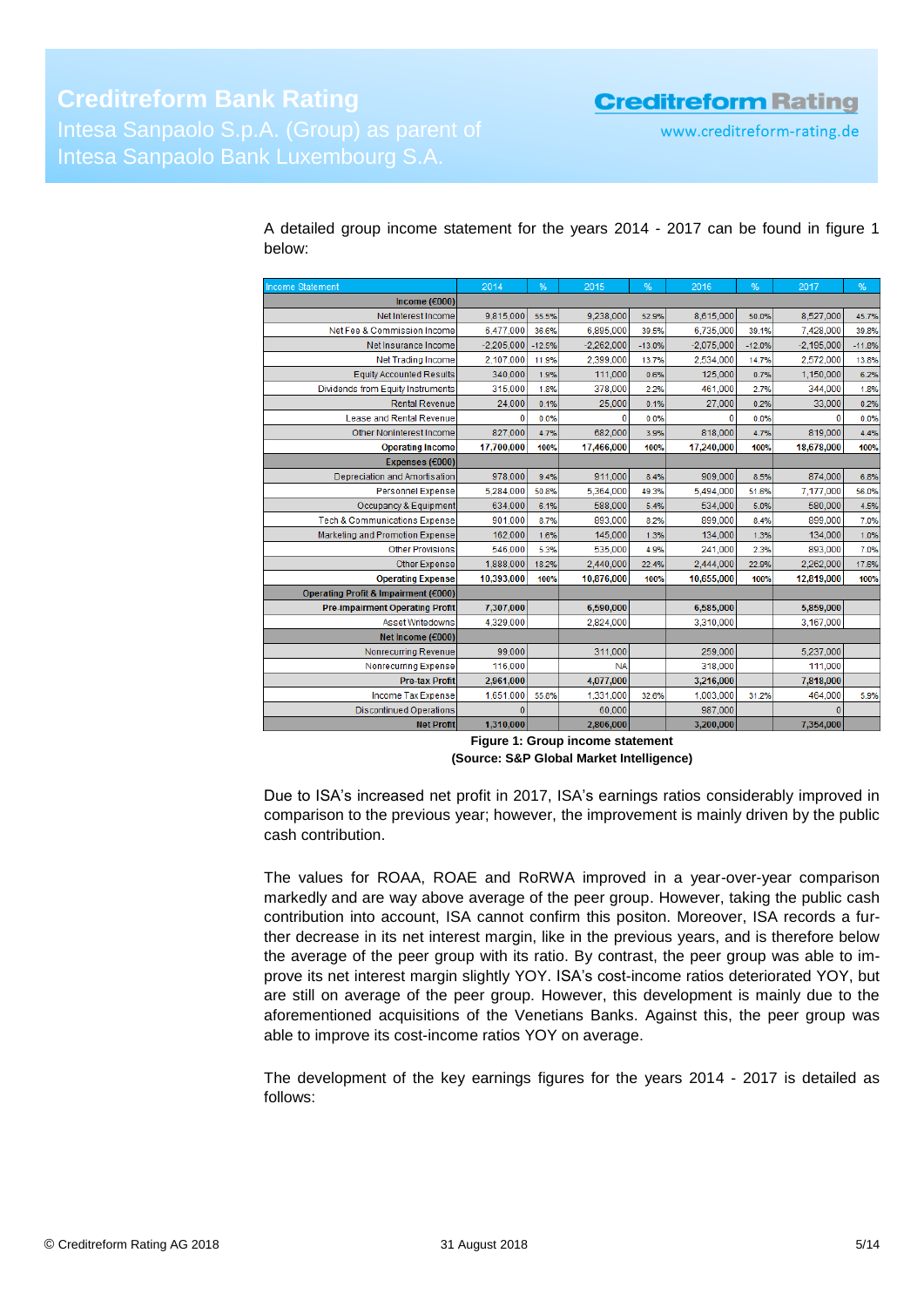| Income Ratios (%)               | 2014  | %        | 2015  | $\frac{9}{6}$ | 2016  | %       | 2017  | %       |
|---------------------------------|-------|----------|-------|---------------|-------|---------|-------|---------|
| Return on Average Assets (ROAA) | 0.21  | 0.91     | 0.42  | 0.21          | 0.45  | 0.03    | 0.96  | 0.51    |
| Return on Equity (ROAE)         | 2.90  | 12.15    | 5.97  | 3.07          | 6.52  | 0.55    | 13.90 | 7.38    |
| RoRWA                           | 0.48  | 2.06     | 1.00  | 0.53          | 1.12  | 0.12    | 2.54  | 1.41    |
| Net Interest Margin             | 1.64  | 0.07     | 1.48  | $-0.16$       | 1.29  | $-0.20$ | 1.17  | $-0.11$ |
| Cost income Ratio ex. Trading   | 66.65 | $-17.21$ | 72.18 | 5.53          | 72.45 | 0.27    | 79.59 | 7.14    |
| Cost income Ratiol              | 58.72 | $-14.77$ | 62.27 | 3.55          | 61.80 | $-0.47$ | 68.63 | 6.83    |
| .                               |       |          |       |               |       |         |       |         |

**Figure 2: Group key earnings figures (Source: S&P Global Market Intelligence)**

# <span id="page-5-0"></span>**Asset Situation and Asset Quality**

ISA's financial assets accounted for 95% of total assets in 2017, increasing by 9.6% in a year-over-year comparison (€66.5 billion). Net loans to customers represent the largest share of assets, accounting for 51.5%, and increasing by 12.6% YOY ( $\epsilon$ 46 billion). The positive trend of loans to customers is due to a rise in commercial banking loans such as mortgage loans and advances in the past years. However, in 2017 the growth is mainly attributable to the aforementioned acquisitions, which increased the group's net loans to customers by €34.6 billion. Total securities as the second largest asset; represent 32.8% of ISA's total assets, remained almost unchanged YOY at €261.6 billion. By contrast, net loans to banks increased by 37% YOY (€19.8 billion) as a result of an increase in loans to banks as well as an increase in the compulsory reserve with the central bank. However, ISA's cash and balances with central banks increased by 7.6% in a year-over-year comparison (€667 million).

Tangible and intangible assets increased by 17.2% YOY ( $\epsilon$ 2.1 billion). However, tax assets, accounting for only 2.1% of total assets, increasing by 17% YOY ( $E2.4$  billion), mainly due to an increase in deferred tax assets.

The group's total assets amounted to €796 billion in 2017, increasing by 9.8% YOY.

| Assets (€000)                            | 2014        | %     | 2015        | %     | 2016        | %     | 2017        | %     |
|------------------------------------------|-------------|-------|-------------|-------|-------------|-------|-------------|-------|
| Cash and Balances with Central Banks     | 6,631,000   | 1.0%  | 9.344.000   | 1.4%  | 8,686,000   | 1.2%  | 9.353.000   | 1.2%  |
| Net Loans to Banks                       | 30,350,000  | 4.7%  | 33,680,000  | 5.0%  | 52,296,000  | 7.2%  | 72,072,000  | 9.0%  |
| Net Loans to Customers                   | 339,104,000 | 52.5% | 350,031,000 | 51.7% | 364,712,000 | 50.3% | 410,776,000 | 51.5% |
| <b>Total Securities</b>                  | 232,321,000 | 35.9% | 244,502,000 | 36.1% | 261,642,000 | 36.1% | 261,633,000 | 32.8% |
| <b>Financial Assets</b>                  | 608,406,000 | 94%   | 637,557,000 | 94%   | 687,336,000 | 95%   | 753,834,000 | 95%   |
| Equity Accounted Investments             | 1.944.000   | 0.3%  | 1,727,000   | 0.3%  | 1,278,000   | 0.2%  | 678,000     | 0.1%  |
| Other Investments                        |             | 0.0%  |             | 0.0%  |             | 0.0%  |             | 0.0%  |
| Insurance Assets                         | 1.223.000   | 0.2%  | 1,481,000   | 0.2%  | 1,192,000   | 0.2%  | 1.057.000   | 0.1%  |
| Noncurrent Assets HFS & Discontinued Ops | 229,000     | 0.0%  | 27,000      | 0.0%  | 312,000     | 0.0%  | 627,000     | 0.1%  |
| Tangible and Intangible Assets           | 12.127.000  | 1.9%  | 12,562,000  | 1.9%  | 12.301.000  | 1.7%  | 14.419,000  | 1.8%  |
| Tax Assets                               | 14.431.000  | 2.2%  | 15,021,000  | 2.2%  | 14.444.000  | 2.0%  | 16,887,000  | 2.1%  |
| <b>Total Other Assets</b>                | 8.067.000   | 1.2%  | 8.121.000   | 1.2%  | 8.237.000   | 1.1%  | 9,358,000   | 1.2%  |
| <b>Total Assets</b>                      | 646,427,000 | 100%  | 676,496,000 | 100%  | 725,100,000 | 100%  | 796,861,000 | 100%  |

The development of ISA's assets for the years  $2014 - 2017$  is shown in detail in the following:

> **Figure 3: Development of assets (Source: S&P Global Market Intelligence)**

Although ISA's NPL ratio improved markedly in the past years as well as in a year-overyear comparison (3.26 percentage points), it is still at a relatively high level. In addition, the groups NPL ratio is significantly worse than that of the peer group. However, the continuous decrease in ISA's NPL stock reflects its 2018-2021 business plan and initiatives to constantly improve its assets.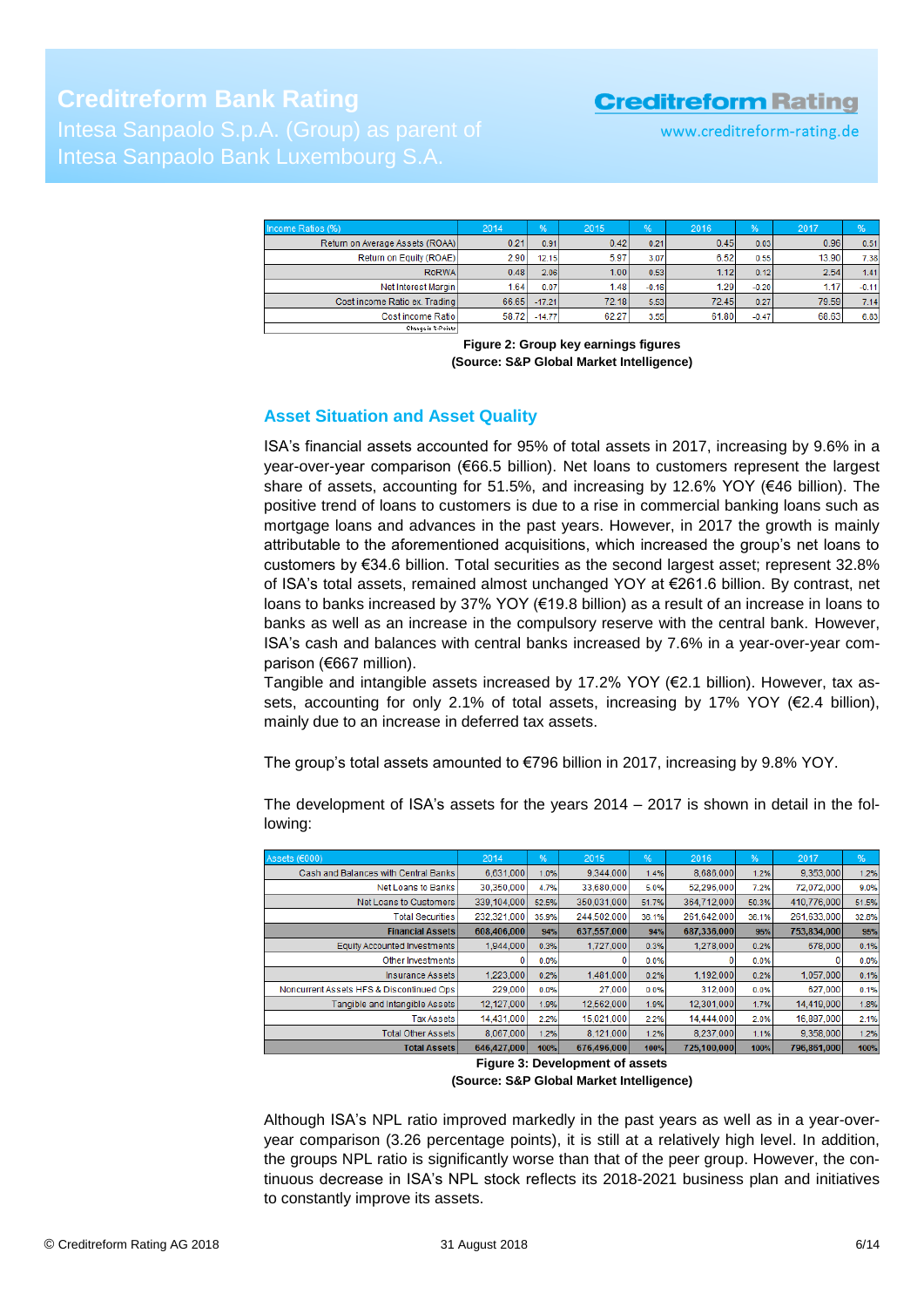ISA's NPL/RWA ratio has improved equivalent to its NPL ratio since 2014, but is still considerably worse than the average of the peer group. The potential problem loans/NPL ratio decreased by 0.59 percentage points YOY; however, it is also relatively high in comparison to the peer group. By contrast, ISA's reserve/NPL ratio is above the average of the peer group and shows ISA`s prudent approach. The groups RWA/assets ratio, however, is in line with the average of the peer group. Over the past years, ISA was able to catch up to the peer group gradually.

The development of asset quality in the years 2014 – 2017 is detailed as follows:

| Asset-Quality (%)                     | 2013      | $96^{\circ}$ | 2014      | $96 -$    | 2015      | 96              | 2016  | %         | 2017  | $\frac{9}{6}$ |
|---------------------------------------|-----------|--------------|-----------|-----------|-----------|-----------------|-------|-----------|-------|---------------|
| Non Performing Loans (NPL) / Loans    | 16.67     | <b>NA</b>    | 18.53     | 1.86      | 18.03     | $-0.50$         | 15.94 | $-2.09$   | 12.68 | $-3.26$       |
| NPL / RWA                             | 20.75     | <b>NA</b>    | 23.29     | 2.54      | 22.20     | $-1.09$         | 20.48 | $-1.72$   | 18.15 | $-2.32$       |
| Potential Problem Loans / NPL         | 35.25     | <b>NA</b>    | <b>NA</b> | <b>NA</b> | 37.67     | NA.             | 34.78 | $-2.88$   | 34.19 | $-0.59$       |
| Reserves / Impaired Loans             | <b>NA</b> | <b>NA</b>    | 83.30     | <b>NA</b> | 81.97     | $-1.33$         | 79.31 | $-2.66$   | 81.72 | 2.41          |
| Net Write-offs / Risk-adiusted Assets | <b>NA</b> | <b>NA</b>    | <b>NA</b> | <b>NA</b> | <b>NA</b> | NA <sub>1</sub> | 1.07  | <b>NA</b> | 0.95  | $-0.12$       |
| Risk-weighted Assets/ Assets          | 44.26     | NA           | 41.74     | $-2.53$   | 42.03     | 0.29            | 39.16 | $-2.87$   | 35.99 | $-3.16$       |
| Change in S-Points                    |           |              |           |           |           |                 |       |           |       |               |

**Figure 4: Development of asset quality (Source: S&P Global Market Intelligence)**

# <span id="page-6-0"></span>**Refinancing and Capital Quality**

ISA's financial liabilities accounted for 77% of total liabilities in 2017, and increasing by 10.3% YOY (€53 billion). Total deposits from customers correspond to 43.7% of total liabilities, increasing by 10.8% in comparison to the previous year (€31.5 billion), mainly as a result of the aforementioned acquisitions of the Venetian Banks. The increase in this item in 2016 is primarily due to higher demand attributable to new customers.

By contrast, total debt as the second largest item of financial liabilities; accounting for 13.3%, remained at a stable level YOY and consists primarily of issued securities in particular bonds. Total deposits from banks increased by 41.2% YOY (€31.7 billion) as a result of increased financial liabilities due to central banks. However, derivative liabilities decreased by 19.8% YOY (€9 billion), accounting for 4.9% of total liabilities.

Insurance liabilities decreased by 3.8% YOY (€3 billion) and consist primarily of technical insurance reserves in ISA's life business segment. The balance sheet item unit-linked insurance and investment contracts increased by 18.1% YOY (€11.3 billion) as a result of increased financial liabilities of the insurance business designated at fair value in particular due to the contribution from unit-linked products.

The development of refinancing and capitalization in the years 2014 – 2017 is detailed as follows: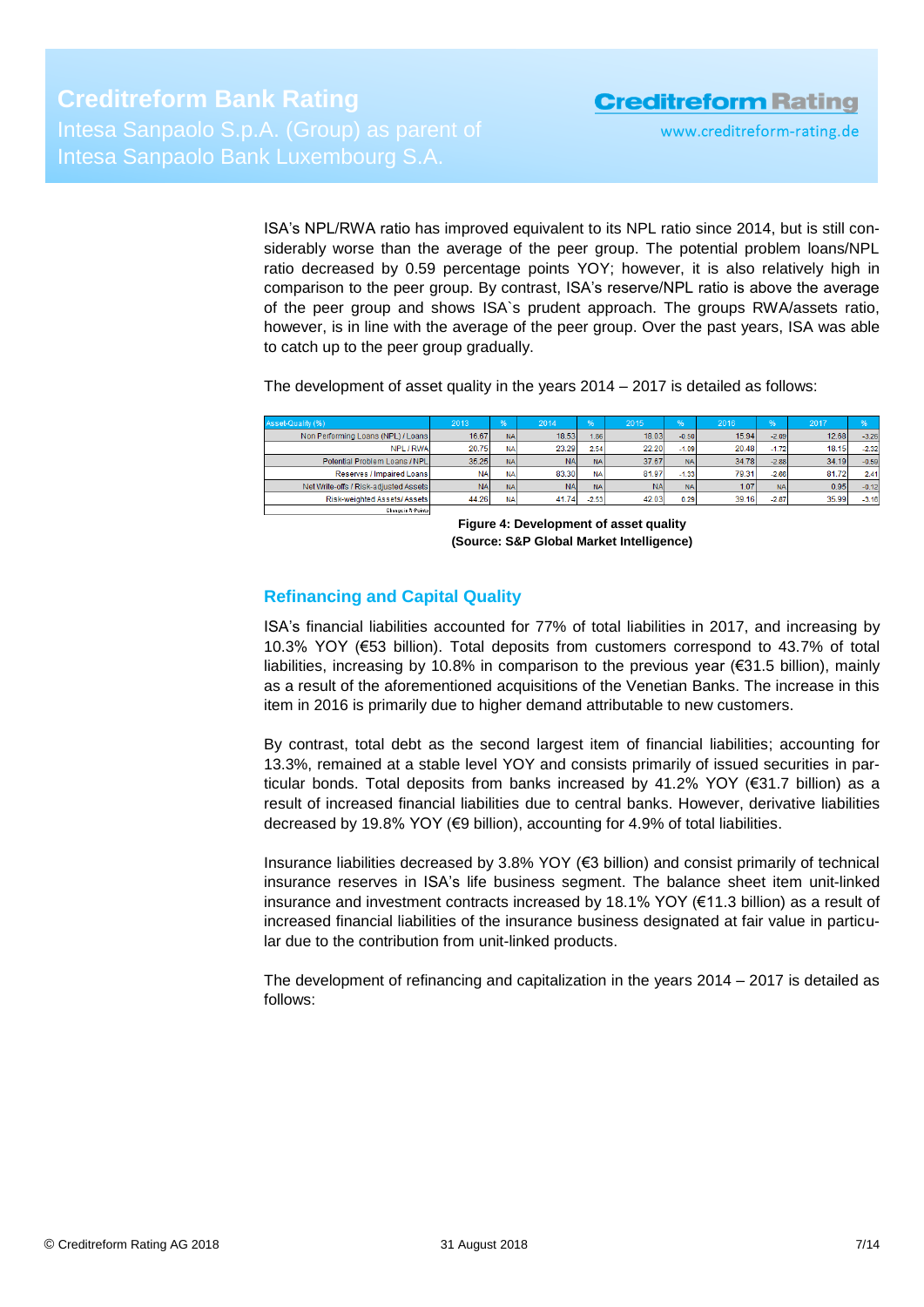# **Creditreform Bank Rating** Intesa Sanpaolo Bank Luxembourg S.A.

# **Creditreform Rating**

www.creditreform-rating.de

| %<br>2016<br>%<br>2014<br>%<br>2015<br>%<br>2017<br><b>Total Deposits from Banks</b><br>53,443,000<br>62,497,000<br>76,782,000<br>108,441,000<br>14.6%<br>8.9%<br>10.0%<br>11.4%<br>291,834,000<br><b>Total Deposits from Customers</b><br>230,927,000<br>255,739,000<br>323,386,000<br>40.7%<br>38.4%<br>43.2%<br>43.7%<br><b>Total Debt</b><br>128,382,000<br>115,205,000<br>99,911,000<br>98,711,000<br>13.3%<br>21.3%<br>18.3%<br>14.8%<br>Derivative Liabilities<br>51,321,000<br>43,994,000<br>45,309,000<br>36,331,000<br>4.9%<br>8.5%<br>7.0%<br>6.7%<br>Securities Sold, not yet Purchased<br><b>NA</b><br><b>NA</b><br><b>NA</b><br><b>NA</b><br>0.0%<br>0.0%<br>0.0%<br>0.0%<br><b>Other Financial Liabilities</b><br>0.0%<br>0<br>0.0%<br>0.0%<br>0<br>0.0%<br>0<br>0<br><b>Total Financial Liabilities</b><br>464,073,000<br>477,435,000<br>513,836,000<br>566,869,000<br>77%<br>77%<br>76%<br>76%<br>Insurance Liabilities<br>74,440,000<br>79,380,000<br>80,221,000<br>77,141,000<br>12.4%<br>12.6%<br>10.4%<br>11.9%<br>272,000<br>Non-Current Liab. HFS & Discontinued Ops<br>201,000<br>264,000<br>0.0%<br>0.0%<br>0.0%<br>0.0%<br>42,936,000<br>52,322,000<br>62,640,000<br>74,009,000<br>Unit-Linked Insurance and Investment Contr.<br>10.0%<br>7.1%<br>8.3%<br>9.3%<br>2,323,000<br>2,038,000<br><b>Tax Liabilities</b><br>2,367,000<br>2,509,000<br>0.3%<br>0.4%<br>0.4%<br>0.3%<br>Noncurrent Asset Retirement Obligations<br>2,212,000<br>2,428,000<br>0.3%<br>2,647,000<br>0.4%<br>0.4%<br>2,514,000<br>0.4%<br><b>Other Provisions</b><br>2,626,000<br>2,621,000<br>2,402,000<br>0.6%<br>4,377,000<br>0.4%<br>0.4%<br>0.4%<br>12.119.000<br>11,566,000<br>11,944,000<br>1.7%<br><b>Total Other Liabilities</b><br>12,574,000<br>2.0%<br>1.8%<br>1.8%<br><b>Total Liabilities</b><br>601,365,000<br>627,903,000<br>675,781,000<br>740,257,000<br>92.9%<br>92.8%<br>93.0%<br>93.2%<br><b>Total Equity</b><br>45,062,000<br>48,593,000<br>49,319,000<br>56,604,000<br>7.1%<br>7.0%<br>7.2%<br>6.8% |                    |  |  |  |  |
|----------------------------------------------------------------------------------------------------------------------------------------------------------------------------------------------------------------------------------------------------------------------------------------------------------------------------------------------------------------------------------------------------------------------------------------------------------------------------------------------------------------------------------------------------------------------------------------------------------------------------------------------------------------------------------------------------------------------------------------------------------------------------------------------------------------------------------------------------------------------------------------------------------------------------------------------------------------------------------------------------------------------------------------------------------------------------------------------------------------------------------------------------------------------------------------------------------------------------------------------------------------------------------------------------------------------------------------------------------------------------------------------------------------------------------------------------------------------------------------------------------------------------------------------------------------------------------------------------------------------------------------------------------------------------------------------------------------------------------------------------------------------------------------------------------------------------------------------------------------------------------------------------------------------------------------------------------------------------------------------------------------------------|--------------------|--|--|--|--|
|                                                                                                                                                                                                                                                                                                                                                                                                                                                                                                                                                                                                                                                                                                                                                                                                                                                                                                                                                                                                                                                                                                                                                                                                                                                                                                                                                                                                                                                                                                                                                                                                                                                                                                                                                                                                                                                                                                                                                                                                                            | Liabilities (€000) |  |  |  |  |
|                                                                                                                                                                                                                                                                                                                                                                                                                                                                                                                                                                                                                                                                                                                                                                                                                                                                                                                                                                                                                                                                                                                                                                                                                                                                                                                                                                                                                                                                                                                                                                                                                                                                                                                                                                                                                                                                                                                                                                                                                            |                    |  |  |  |  |
|                                                                                                                                                                                                                                                                                                                                                                                                                                                                                                                                                                                                                                                                                                                                                                                                                                                                                                                                                                                                                                                                                                                                                                                                                                                                                                                                                                                                                                                                                                                                                                                                                                                                                                                                                                                                                                                                                                                                                                                                                            |                    |  |  |  |  |
|                                                                                                                                                                                                                                                                                                                                                                                                                                                                                                                                                                                                                                                                                                                                                                                                                                                                                                                                                                                                                                                                                                                                                                                                                                                                                                                                                                                                                                                                                                                                                                                                                                                                                                                                                                                                                                                                                                                                                                                                                            |                    |  |  |  |  |
|                                                                                                                                                                                                                                                                                                                                                                                                                                                                                                                                                                                                                                                                                                                                                                                                                                                                                                                                                                                                                                                                                                                                                                                                                                                                                                                                                                                                                                                                                                                                                                                                                                                                                                                                                                                                                                                                                                                                                                                                                            |                    |  |  |  |  |
|                                                                                                                                                                                                                                                                                                                                                                                                                                                                                                                                                                                                                                                                                                                                                                                                                                                                                                                                                                                                                                                                                                                                                                                                                                                                                                                                                                                                                                                                                                                                                                                                                                                                                                                                                                                                                                                                                                                                                                                                                            |                    |  |  |  |  |
|                                                                                                                                                                                                                                                                                                                                                                                                                                                                                                                                                                                                                                                                                                                                                                                                                                                                                                                                                                                                                                                                                                                                                                                                                                                                                                                                                                                                                                                                                                                                                                                                                                                                                                                                                                                                                                                                                                                                                                                                                            |                    |  |  |  |  |
|                                                                                                                                                                                                                                                                                                                                                                                                                                                                                                                                                                                                                                                                                                                                                                                                                                                                                                                                                                                                                                                                                                                                                                                                                                                                                                                                                                                                                                                                                                                                                                                                                                                                                                                                                                                                                                                                                                                                                                                                                            |                    |  |  |  |  |
|                                                                                                                                                                                                                                                                                                                                                                                                                                                                                                                                                                                                                                                                                                                                                                                                                                                                                                                                                                                                                                                                                                                                                                                                                                                                                                                                                                                                                                                                                                                                                                                                                                                                                                                                                                                                                                                                                                                                                                                                                            |                    |  |  |  |  |
|                                                                                                                                                                                                                                                                                                                                                                                                                                                                                                                                                                                                                                                                                                                                                                                                                                                                                                                                                                                                                                                                                                                                                                                                                                                                                                                                                                                                                                                                                                                                                                                                                                                                                                                                                                                                                                                                                                                                                                                                                            |                    |  |  |  |  |
|                                                                                                                                                                                                                                                                                                                                                                                                                                                                                                                                                                                                                                                                                                                                                                                                                                                                                                                                                                                                                                                                                                                                                                                                                                                                                                                                                                                                                                                                                                                                                                                                                                                                                                                                                                                                                                                                                                                                                                                                                            |                    |  |  |  |  |
|                                                                                                                                                                                                                                                                                                                                                                                                                                                                                                                                                                                                                                                                                                                                                                                                                                                                                                                                                                                                                                                                                                                                                                                                                                                                                                                                                                                                                                                                                                                                                                                                                                                                                                                                                                                                                                                                                                                                                                                                                            |                    |  |  |  |  |
|                                                                                                                                                                                                                                                                                                                                                                                                                                                                                                                                                                                                                                                                                                                                                                                                                                                                                                                                                                                                                                                                                                                                                                                                                                                                                                                                                                                                                                                                                                                                                                                                                                                                                                                                                                                                                                                                                                                                                                                                                            |                    |  |  |  |  |
|                                                                                                                                                                                                                                                                                                                                                                                                                                                                                                                                                                                                                                                                                                                                                                                                                                                                                                                                                                                                                                                                                                                                                                                                                                                                                                                                                                                                                                                                                                                                                                                                                                                                                                                                                                                                                                                                                                                                                                                                                            |                    |  |  |  |  |
|                                                                                                                                                                                                                                                                                                                                                                                                                                                                                                                                                                                                                                                                                                                                                                                                                                                                                                                                                                                                                                                                                                                                                                                                                                                                                                                                                                                                                                                                                                                                                                                                                                                                                                                                                                                                                                                                                                                                                                                                                            |                    |  |  |  |  |
|                                                                                                                                                                                                                                                                                                                                                                                                                                                                                                                                                                                                                                                                                                                                                                                                                                                                                                                                                                                                                                                                                                                                                                                                                                                                                                                                                                                                                                                                                                                                                                                                                                                                                                                                                                                                                                                                                                                                                                                                                            |                    |  |  |  |  |
|                                                                                                                                                                                                                                                                                                                                                                                                                                                                                                                                                                                                                                                                                                                                                                                                                                                                                                                                                                                                                                                                                                                                                                                                                                                                                                                                                                                                                                                                                                                                                                                                                                                                                                                                                                                                                                                                                                                                                                                                                            |                    |  |  |  |  |
| <b>Total Passival</b><br>646,427,000<br>676,496,000<br>725,100,000<br>796,861,000<br>100%<br>100%<br>100%<br>100%                                                                                                                                                                                                                                                                                                                                                                                                                                                                                                                                                                                                                                                                                                                                                                                                                                                                                                                                                                                                                                                                                                                                                                                                                                                                                                                                                                                                                                                                                                                                                                                                                                                                                                                                                                                                                                                                                                          |                    |  |  |  |  |
| 0.78<br>10.74<br>Deposits from Customers Growth*<br>14.11<br>10.81<br>$-3.30$<br>9.96<br><b>NA</b><br>3.37                                                                                                                                                                                                                                                                                                                                                                                                                                                                                                                                                                                                                                                                                                                                                                                                                                                                                                                                                                                                                                                                                                                                                                                                                                                                                                                                                                                                                                                                                                                                                                                                                                                                                                                                                                                                                                                                                                                 |                    |  |  |  |  |

**Figure 5: Development of refinancing and capital adequacy (Source: S&P Global Market Intelligence)**

ISA's CET1 ratio increased by 0.61 percentage points in comparison to the previous year, but is still below the average of the peer group. However, ISA managed to increase its Tier 1 ratio more distinct by 1.26 percentage points and the total capital ratio by 0.91 percentage points. Against this, the peer group was not able to boost its ratios as ISA did, and therefore ISA is able to catch up to the peer group. In addition, the group launched in in 2017 two Additional Tier 1 issue in the total amount of €2 billion, which lead to an improvement of ISA's capital ratios supplementary. ISA's leverage ratio improved by 0.1 percentage points YOY, and the group is now above the average of the peer group with its ratio.

It should be noted, however, that ISA clearly meets all regulatory requirements.

| Capital (€000)                            | 2014        | $96^{\circ}$ | 2015        | $96^{\circ}$ | 2016        | 96'       | 2017        | $\frac{9}{6}$ |
|-------------------------------------------|-------------|--------------|-------------|--------------|-------------|-----------|-------------|---------------|
| <b>Total Capital</b>                      | 46.290.000  | 13.07        | 47,299,000  | 2.18         | 48,274,000  | 2.06      | 51,373,000  | 6.42          |
| Total Risk-weighted Assets                | 269,790,000 | $-2.35$      | 284,319,000 | 5.39         | 283,918,000 | $-0.14$   | 286,825,000 | 1.02          |
| Capital Ratios (%)                        |             |              |             |              |             |           |             |               |
| Core Tier 1 Ratio                         | 13.55       | 2.22         | 12.98       | $-0.57$      | 12.65       | $-0.33$   | 13.27       | 0.61          |
| <b>Tier 1 Ratiol</b>                      | 14.18       | 1.93         | 13.79       | $-0.39$      | 13.90       | 0.11      | 15.15       | 1.26          |
| <b>Total Capital Ratio</b>                | 17.16       | 2.34         | 16.64       | $-0.52$      | 17.00       | 0.37      | 17.91       | 0.91          |
| Leverage Ratio                            | 7.10        | <b>NA</b>    | 6.37        | $-0.73$      | 6.00        | $-0.37$   | 6.10        | 0.10          |
| Fully Loaded: Common Equity Tier 1 Ratio  | 13.30       | 1.97         | 12.47       | $-0.83$      | 12.90       | 0.43      | 14.00       | 1.10          |
| Fully Loaded: Tier 1 Ratio                | <b>NA</b>   | <b>NA</b>    | 12.95       | <b>NA</b>    | <b>NA</b>   | <b>NA</b> | <b>NA</b>   | <b>NA</b>     |
| Fully Loaded: Risk-weighted Capital Ratio | 16.00       | 1.18         | 15.57       | $-0.43$      | <b>NA</b>   | <b>NA</b> | <b>NA</b>   | <b>NA</b>     |
| <b>Total Equity/ Total Assets</b>         | 6.97        | $-0.25$      | 7.18        | 0.21         | 6.80        | $-0.38$   | 7.10        | 0.30          |
| Change in X-Points                        |             |              |             |              |             |           |             |               |

The development of capital ratios for 2014 - 2017 is shown in detail in the following:

**Figure 6: Development of capital ratios (Source: S&P Global Market Intelligence)**

<span id="page-7-0"></span>Due to ISA's bank capital and debt structure, as well as its status as an O-SII, the group's senior unsecured debt instruments have not been notched down in comparison to the long-term issuer rating. However, ISA's Tier 2 capital rating is four notches below the long-term issuer rating based on the bank's capital structure and seniority in accordance with our rating methodology. Additional Tier 1 capital is rated five notches below the long term issuer rating, reflecting a high bail-in risk in the event of resolution.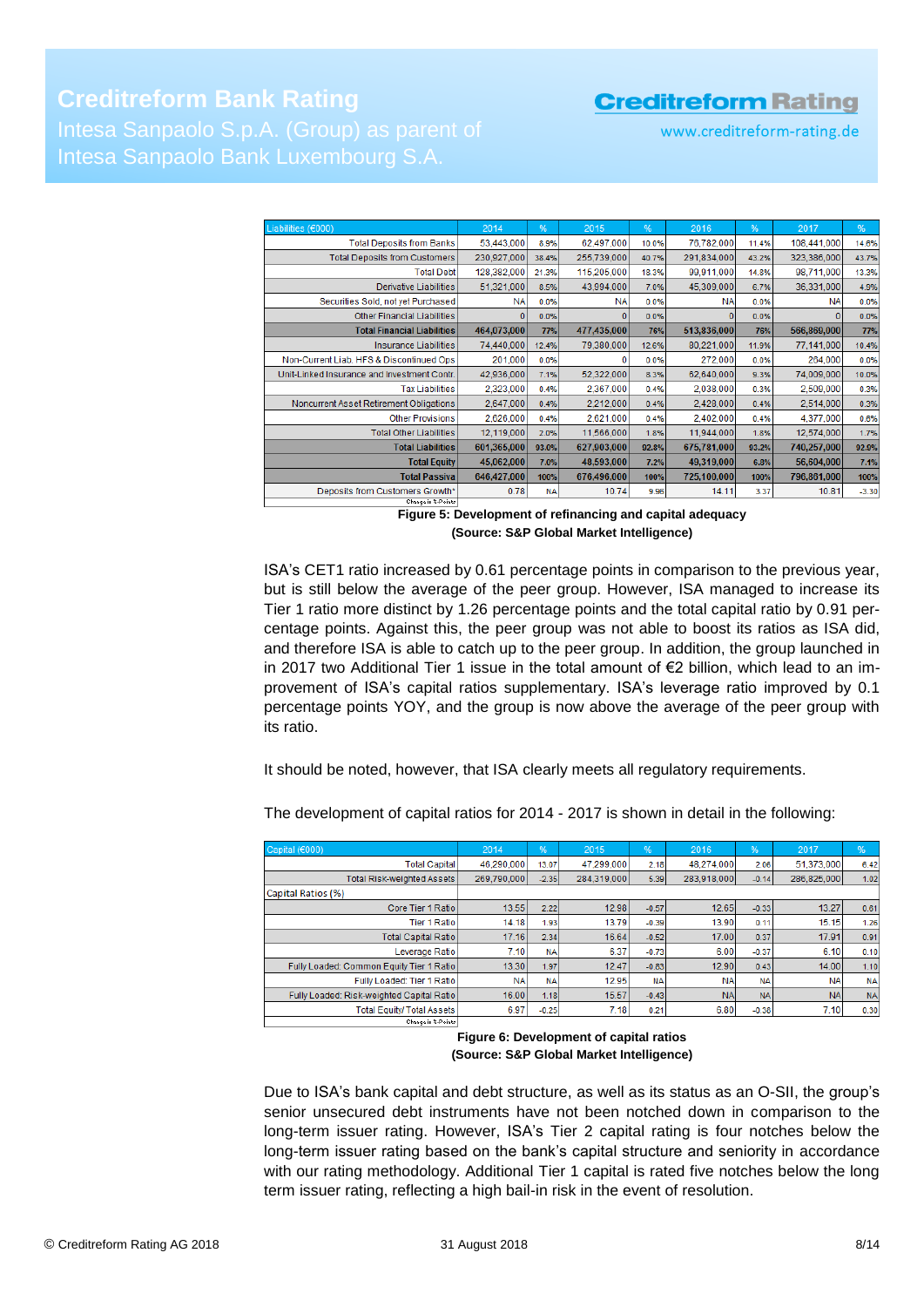## **Liquidity**

ISA has not published any exact figures for its liquidity coverage ratio before 2017. However, the group mentioned that its LCR ratio was above 100% and thus fulfills the regulatory requirement of 70% in the year 2016. In 2017, ISA published a LCR of 175%, and is clearly above the peer group's average with this ratio.

However, the group's interbank ratio decreased by 1.6 percentage points YOY. By contrast, the peer group's interbank ratio decreased more significantly. The LTD ratio of 127% is above average of the peer group, and improved by 2 percentage points in comparison to the previous year. By contrast, the peer group's average of this ratio declined slightly YOY.

Overall, ISA's liquidity ratios are the best performers in any of the areas analyzed.

The development of the liquidity ratios for the years 2014 - 2017 is detailed as follows:

<span id="page-8-0"></span>

| Liquidity (%)            | 2014       |           | 2015      | 0.0       | 2016            | 04              | 2017   |           |
|--------------------------|------------|-----------|-----------|-----------|-----------------|-----------------|--------|-----------|
| Liquidity Coverage Ratio | <b>NAI</b> | <b>NA</b> | <b>NA</b> | <b>NA</b> | NA <sub>1</sub> | NA <sub>1</sub> | 175.71 | <b>NA</b> |
| Interbank Ratio          | 56.79      | 9.54      | 53.89     | $-2.90$   | 68.11           | 14.22           | 66.46  | $-1.65$   |
| Loan to Deposit (LTD)    | 146.84     | $-3.31$   | 136.87    | $-9.97$   | 124.97          | $-11.90$        | 127.02 | 2.05      |
| Change in Z-Points       |            |           |           |           |                 |                 |        |           |

**Figure 7: Development of liquidity (Source: S&P Global Market Intelligence)**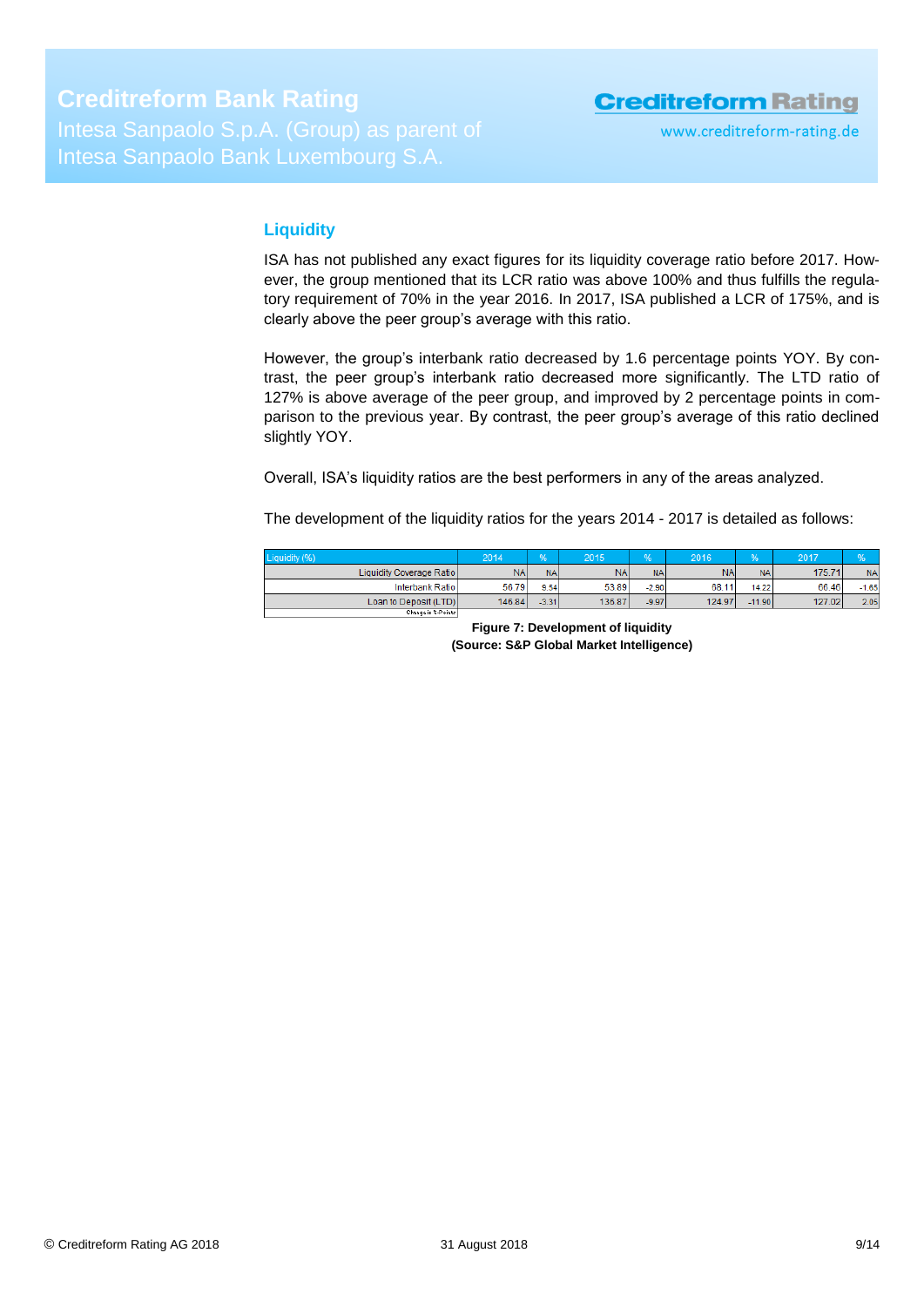# **Conclusion**

Overall, Intesa Sanpaolo S.p.A. had a solid year of performance in 2017. However, the group's profitability was additionally boosted by the public cash contribution of the Italian Government in relation with the acquisition of the Venetian banks. Therefore, significant key performance figures improved largely; however, the group's asset quality still stands out negative, but has been improving in the past years. Moreover, ISA is able to counteract the decline in its net interest income by increasing its income from fees and commissions as well as its income through trading activities.

ISA achieved a solid growth of its net profit YOY (net of the effects of the public cash contribution). Noteworthy is the positive development of the earnings figures of the group excluding its cost income ratios, which are negatively affected by its acquisitions in 2017. However, these figures are merely still on average of the peer group. In the upcoming years, it will be crucial to what extent the group is able to cut back its personnel expenses to keep up with its competitors.

The asset quality of ISA remains unsatisfactory even though ISA is able to improve its quality in the past years. Remarkable is the group's relatively high stock of NPL in combination with its relatively high write-offs on loans despite its low interest margin. Moreover, ISA has to be aware of a maturity mismatch in the upcoming future. However, ISA continues to improve on this by means of its business plan 2018-2021. Nonetheless, it is clear that ISA operates mainly in a difficult economic environment not only in Italy, but also in some Eastern European countries as well as in Egypt. Moreover, the group increased its dependency on its core market through its acquisitions in 2017.

On the liabilities side, ISA records considerable growth in particular in its customer deposits. Even though the group generated net profit in the past years, ISA is not able to improve its equity ratios significantly since 2014. However, the group records at least a positive trend. In addition, ISA launched two Additional Tier 1 issues 2017 to improve its equity ratios. Nonetheless, a lower payout ratio would enable ISA to catch up with its peers and thereby to improve its creditworthiness significantly.

It remains to be seen whether the group will be able to restructure and include its acquisitions of Banca Popolare di Vicenza and Veneto Banca. On the one hand, these acquisitions enabled the group a further growth in its core market Italy, but on the other hand the group thereby increased its dependency on the Italian market and has to manage the challenge of restoring a sustainable profitability of these two acquisitions.

In the near future, growing regulation, ongoing digitization, and the ECB's low interest rate policy pose a general challenge for the banking landscape. However, the ECB has already announced that it will cut back its bond-buying program in 2018. It remains to be seen whether an interest rate reversal will follow thereafter. In particular, a rapid increase in the interest rates goes hand-in-hand with an interest rate adjustment risk for banks, which have adjusted to long-term low interest rates.

In a scenario analysis, the rating developed considerably better in the "best case" scenario and significantly worse in the "worst case" scenario. The ratings of bank capital and (preferred) senior unsecured debt would behave similarly due to our rating mechanism. These ratings are especially sensitive to changes in total equity and to the bank capital and debt structure in general.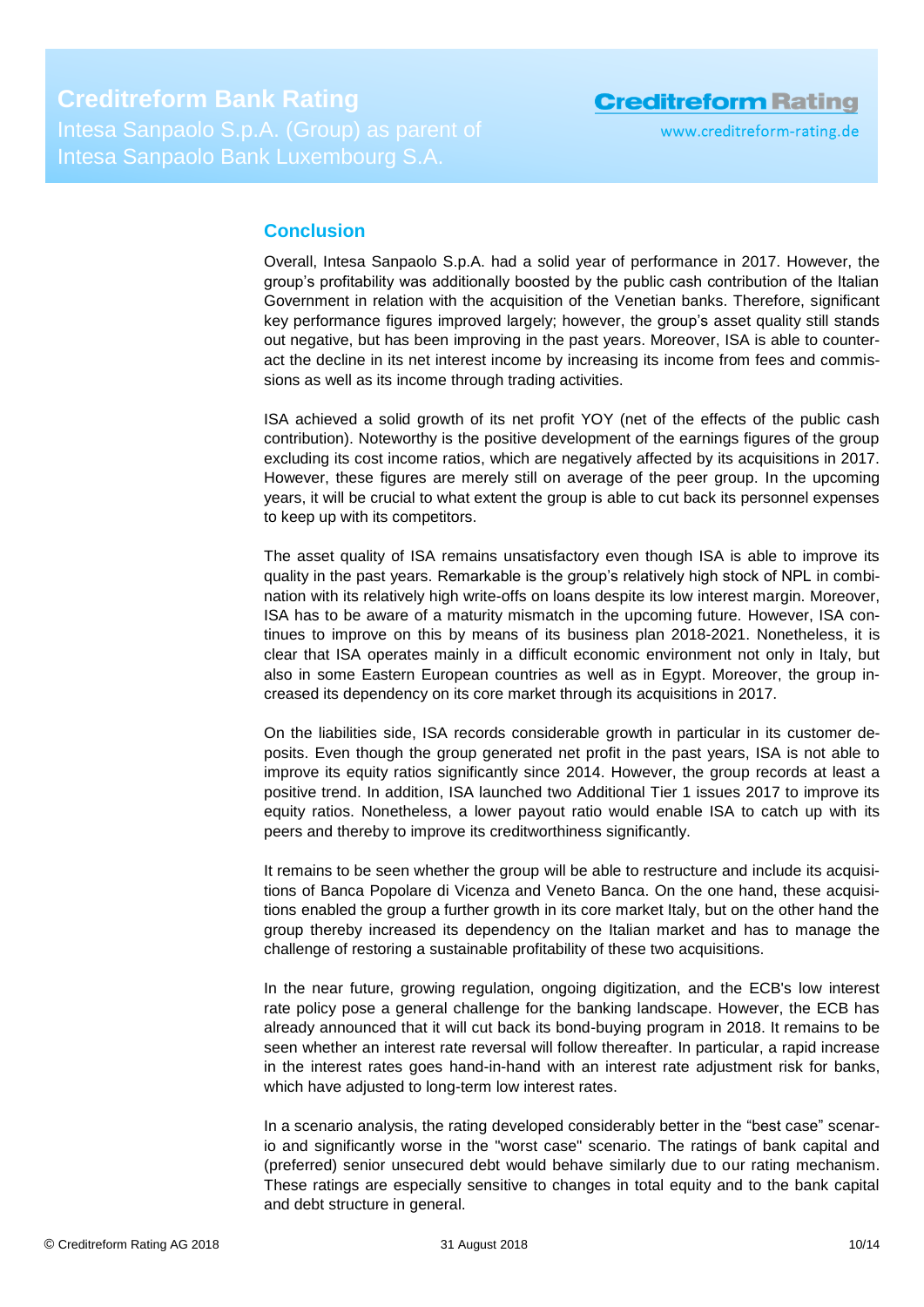# <span id="page-10-0"></span>**Ratings Detail**

**Bank ratings**

The bank ratings are dependent on a host of quantitative and qualitative factors. An improvement in either sub-category may result in a higher rating score.

LT Issuer / Short-Term / Outlook **BBB / L3 / stable**

**Bank Capital and Debt Instruments Ratings**

The ratings for bank capital and debt instruments are inter alia dependent on subordination and relative size of the instrument class, based on the long-term issuer rating of the bank.

| Tier 1 (AT1):          | B+         |
|------------------------|------------|
| Tier 2 (T2):           | RR-        |
| Senior unsecured debt: | <b>BBB</b> |

**Ratings Detail and History**

| <b>Ratings</b>                                      |                    |                         |                   |  |  |  |
|-----------------------------------------------------|--------------------|-------------------------|-------------------|--|--|--|
| <b>Bank Capital und Debt Instruments</b>            |                    |                         |                   |  |  |  |
| Instruments                                         | <b>Rating Date</b> | <b>Publication Date</b> | Ratings           |  |  |  |
| Senior Unsecured / T <sub>2</sub> / AT <sub>1</sub> | 31.08.2018         | 04.09.2018              | $BBB / BB$ -/B+   |  |  |  |
|                                                     |                    |                         |                   |  |  |  |
| <b>Bank Issuer Ratings</b>                          |                    |                         |                   |  |  |  |
| Type                                                | <b>Rating Date</b> | <b>Publication Date</b> | Ratings           |  |  |  |
| LT Issuer / Outlook / Short-Term                    | 31.08.2018         | 04.09.2018              | BBB / stable / L3 |  |  |  |
| Figure 8: Ratings Detail and History                |                    |                         |                   |  |  |  |

**Figure 8: Ratings Detail and History**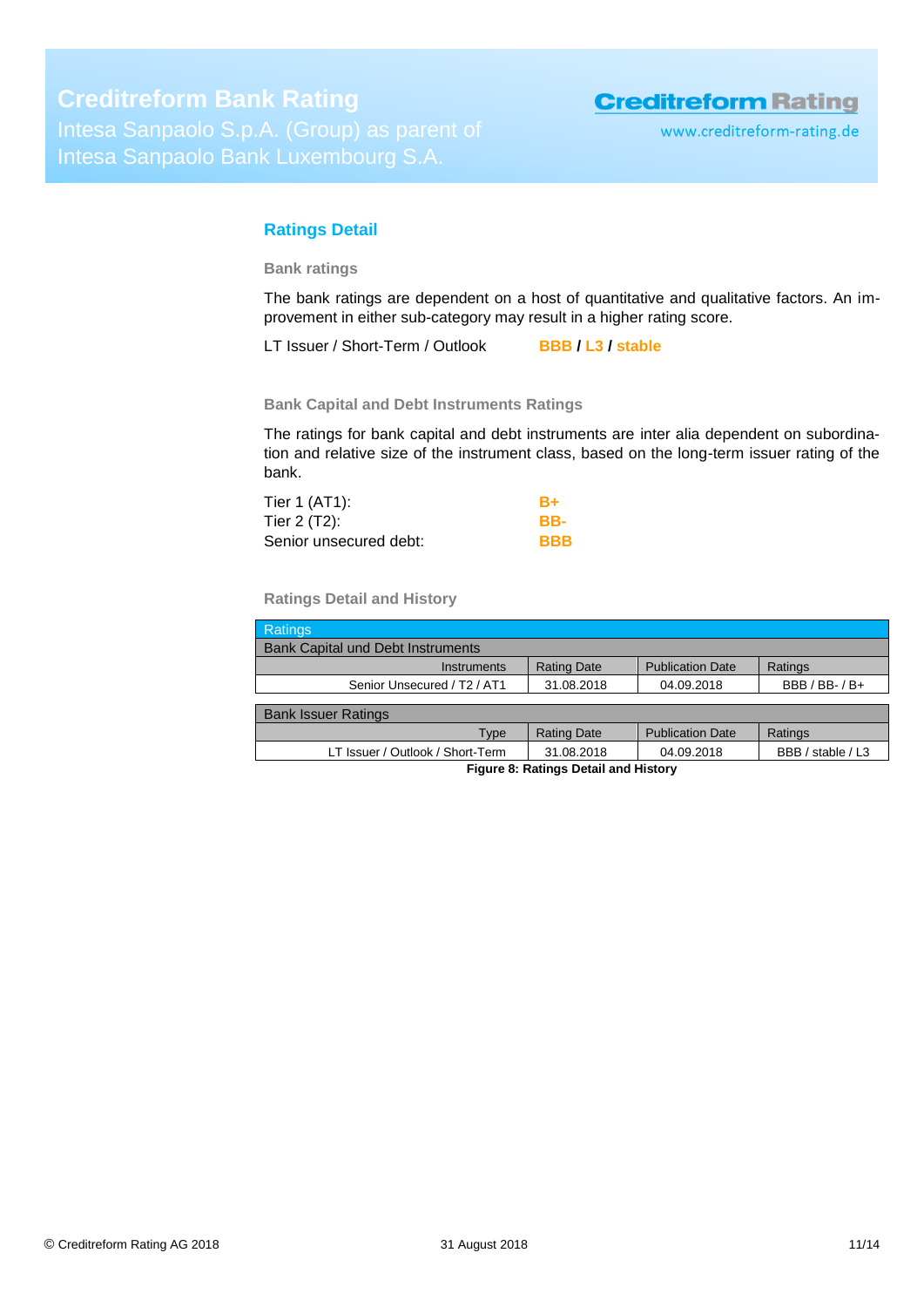### **Regulatory**

Creditreform Rating AG was neither commissioned by the rating object nor by any other third parties for the rating. The analysis took place on a voluntary basis by Creditreform Rating AG and is to be described in the regulatory sense as an unsolicited rating.

The rating is based on publicly available information and internal evaluation methods for the rated bank. The quantitative analysis is based mainly on the latest annual accounts, interim reports, other investor relations information of the bank, and calculated key figures by S&P Global Market Intelligence subject to a peer group analysis were 33 competing institutes.

The information and documents processed satisfied the requirements according to the rating system of Creditreform Rating AG published on the website www.creditreformrating.de. The rating was carried out on the basis of the rating methodology for unsolicited bank ratings as well as the methodology for the rating of bank capital and unsecured debt instruments in conjunction with Creditreform`s basic document "Rating Criteria and Definitions".

On 31 August 2018, the rating was presented by the analysts to the rating committee and adopted in a resolution.

The rating result was communicated to Intesa Sanpaolo S.p.A. (Group) and its subsidiaries and the preliminary rating report was made available to it. There was no change in the rating score.

The rating is subject to one-year monitoring from the creation date (see cover sheet). Within this period, the rating can be updated. At the latest after one year, a follow-up is required to maintain the validity of the rating.

In 2011 Creditreform Rating AG was registered within the European Union according to EU Regulation 1060/2009 (CRA-Regulation). Based on the registration, Creditreform Rating AG (CRA) is allowed to issue credit ratings within the EU and is bound to comply with the provisions of the CRA-Regulation.

### **Conflict of Interests**

No conflicts of interest were identified during the rating process that might influence the analyses and judgements of the rating analysts involved or any other natural person whose services are placed at the disposal or under the control of Creditreform Rating AG and who are directly involved in credit rating activities or in approving credit ratings and rating outlooks.

In case of providing ancillary services to the rated entity, CRA will disclose all ancillary services in the credit rating report.

### **Rules on the Presentation of Credit Ratings and Rating Outlooks**

The approval of credit ratings and rating outlooks follows our internal policies and procedures. In line with our 'Rating Committee' policy, all credit ratings and rating outlooks are approved by a rating committee based on the principle of unanimity.

To prepare this credit rating, CRA has used following substantially material sources:

- 1. Transaction structure and participants
- 2. Transaction documents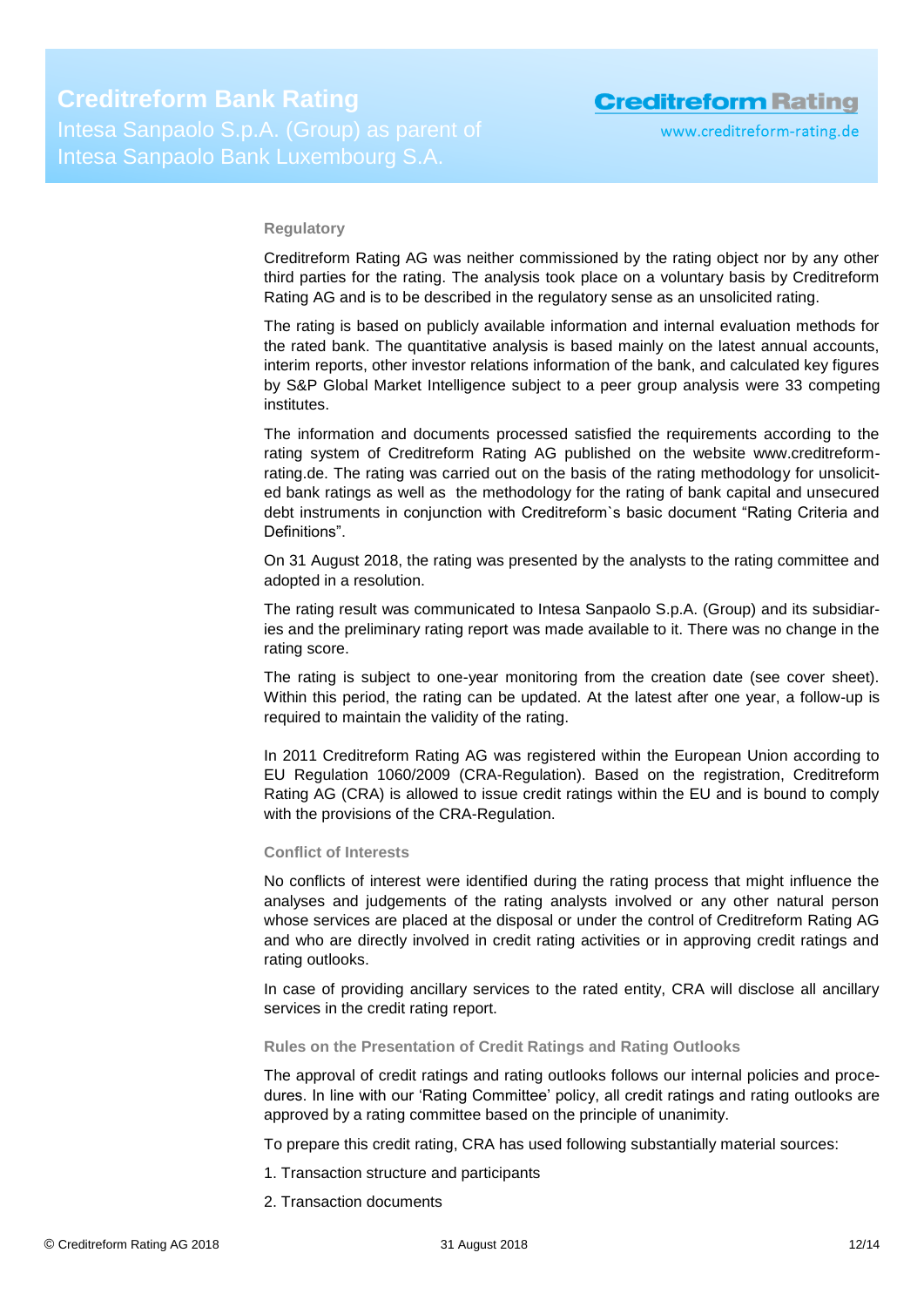### 3. Issuance documents

There are no other attributes and limitations of the credit rating or rating outlook other than those displayed on the CRA website. Furthermore CRA considers satisfactory the quality and extent of information available on the rated entity. In regard to the rated entity Creditreform Rating AG regarded available historical data as sufficient.

Between the time of disclosure of the credit rating to the rated entity and the public disclosure, no amendments were made to the credit rating.

The 'Basic Data' information card indicates the principal methodology or version of methodology that was used in determining the rating, with a reference to its comprehensive description.

In cases where the credit rating is based on more than one methodology or where reference only to the principal methodology might cause investors to overlook other important aspects of the credit rating, including any significant adjustments and deviations, Creditreform Rating AG explains this fact in the rating report and indicates how the different methodologies or other aspects are taken into account in the credit rating. This information is integrated in the credit rating report.

The meaning of each rating category, the definition of default or recovery and any appropriate risk warning, including a sensitivity analysis of the relevant key rating assumptions such as mathematical or correlation assumptions, accompanied by worst-case scenario credit ratings and best-case scenario credit ratings are explained.

The date at which the credit rating was initially released for distribution and the date when it was last updated including any rating outlooks is indicated clearly and prominently in the 'Basic Data' card as a "rating action"; initial release is indicated as "initial rating", other updates are indicated as an "update", "upgrade" or "downgrade", "not rated", "confirmed", "selective default" or "default".

In the case of a rating outlook, the time horizon is provided during which a change in the credit rating is expected. This information is available within 'Basic Data' information card.

In accordance to Article 11 (2) EU-Regulation (EC) No 1060/2009, a registered or certified credit rating agency shall make available, in a central repository established by ESMA, information on its historical performance data including the rating transition frequency and information about credit ratings issued in the past and on their changes. Requested data are available at the ESMA website: https://cerep.esma.europa.eu/cerepweb/statistics/defaults.xhtml.

An explanatory statement of the meaning of Creditreform`s default rates are available in the credit rating methodologies disclosed on the website.